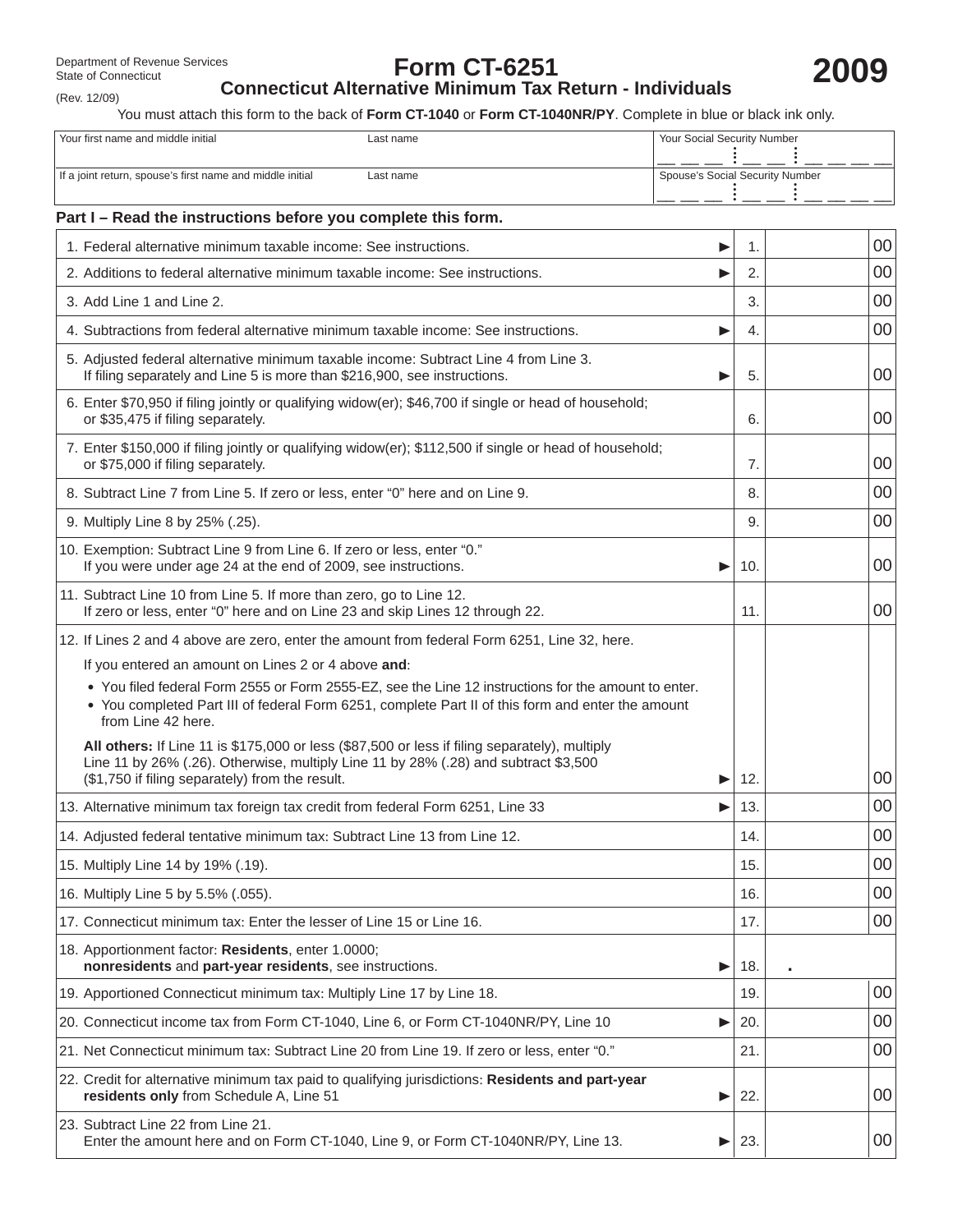## **Part II**

|                                                                                                                                                                                                                                                                            | 24. Enter the amount from Line 11. If you are filing federal Form 2555 or Form 2555-EZ, enter the amount<br>from Line 3 of the Connecticut Foreign Earned Income Tax Worksheet on Page 4.                                    |     |  |    |     |  | 00 |
|----------------------------------------------------------------------------------------------------------------------------------------------------------------------------------------------------------------------------------------------------------------------------|------------------------------------------------------------------------------------------------------------------------------------------------------------------------------------------------------------------------------|-----|--|----|-----|--|----|
|                                                                                                                                                                                                                                                                            | 25. Enter the amount from federal Form 6251, Line 38. See instructions.<br>▶                                                                                                                                                 | 25. |  | 00 |     |  |    |
|                                                                                                                                                                                                                                                                            | 26. Enter the amount from federal Form 6251, Line 39. See instructions.                                                                                                                                                      | 26. |  | 00 |     |  |    |
|                                                                                                                                                                                                                                                                            | 27. Enter the amount from federal Form 6251, Line 40. See instructions.                                                                                                                                                      | 27. |  | 00 |     |  |    |
|                                                                                                                                                                                                                                                                            | 28. Enter the smaller of Line 24 or Line 27.                                                                                                                                                                                 |     |  |    |     |  | 00 |
|                                                                                                                                                                                                                                                                            | 29. Subtract Line 28 from Line 24.                                                                                                                                                                                           |     |  |    |     |  | 00 |
|                                                                                                                                                                                                                                                                            | 30. If Line 29 is \$175,000 or less (\$87,500 or less if filing separately), multiply Line 29 by 26% (.26).<br>Otherwise, multiply Line 29 by 28% (.28) and subtract \$3,500 (\$1,750 if filing separately) from the result. |     |  |    |     |  | 00 |
|                                                                                                                                                                                                                                                                            | 31. Enter:<br>\$67,900, if filing jointly or qualifying widow(er);<br>\$33,950, if single or filing separately; or<br>• \$45,500, if head of household.                                                                      | 31. |  | 00 |     |  |    |
|                                                                                                                                                                                                                                                                            | 32. Enter the amount from federal Form 6251, Line 45. See instructions.<br>▶                                                                                                                                                 | 32. |  | 00 |     |  |    |
|                                                                                                                                                                                                                                                                            | 33. Subtract Line 32 from Line 31. If zero or less, enter "0."                                                                                                                                                               | 33. |  | 00 |     |  |    |
|                                                                                                                                                                                                                                                                            | 34. Enter the smaller of Line 24 or Line 25.                                                                                                                                                                                 | 34. |  | 00 |     |  |    |
|                                                                                                                                                                                                                                                                            | 35. Enter the smaller of Line 33 or Line 34.                                                                                                                                                                                 | 35. |  | 00 |     |  |    |
|                                                                                                                                                                                                                                                                            | 36. Subtract Line 35 from Line 34.                                                                                                                                                                                           | 36. |  | 00 |     |  |    |
| 37. Multiply Line 36 by 15% (.15).<br>If Line 26 is zero or blank, skip Lines 38 and 39 and go to Line 40. Otherwise, go to Line 38.                                                                                                                                       |                                                                                                                                                                                                                              |     |  |    |     |  | 00 |
|                                                                                                                                                                                                                                                                            | 38. Subtract Line 34 from Line 28.                                                                                                                                                                                           | 38. |  | 00 |     |  |    |
| 39. Multiply Line 38 by 25% (.25).                                                                                                                                                                                                                                         |                                                                                                                                                                                                                              |     |  |    |     |  | 00 |
| 40. Add Lines 30, 37 and 39.                                                                                                                                                                                                                                               |                                                                                                                                                                                                                              |     |  |    |     |  | 00 |
| 41. If Line 24 is \$175,000 or less (\$87,500 or less if filing separately), multiply Line 24 by 26% (.26).<br>Otherwise, multiply Line 24 by 28% (.28) and subtract \$3,500 (\$1,750 if filing separately) from the result.                                               |                                                                                                                                                                                                                              |     |  |    | 41. |  | 00 |
| 42. Enter the smaller of Line 40 or Line 41 here and on Line 12. If you are filing federal Form 2555 or Form 2555-EZ,<br>do not enter this amount on Line 12. Enter it on Line 4 of the Connecticut Foreign Earned Income Worksheet<br>on Page 4 of the instructions.<br>▶ |                                                                                                                                                                                                                              |     |  |    | 42  |  | 00 |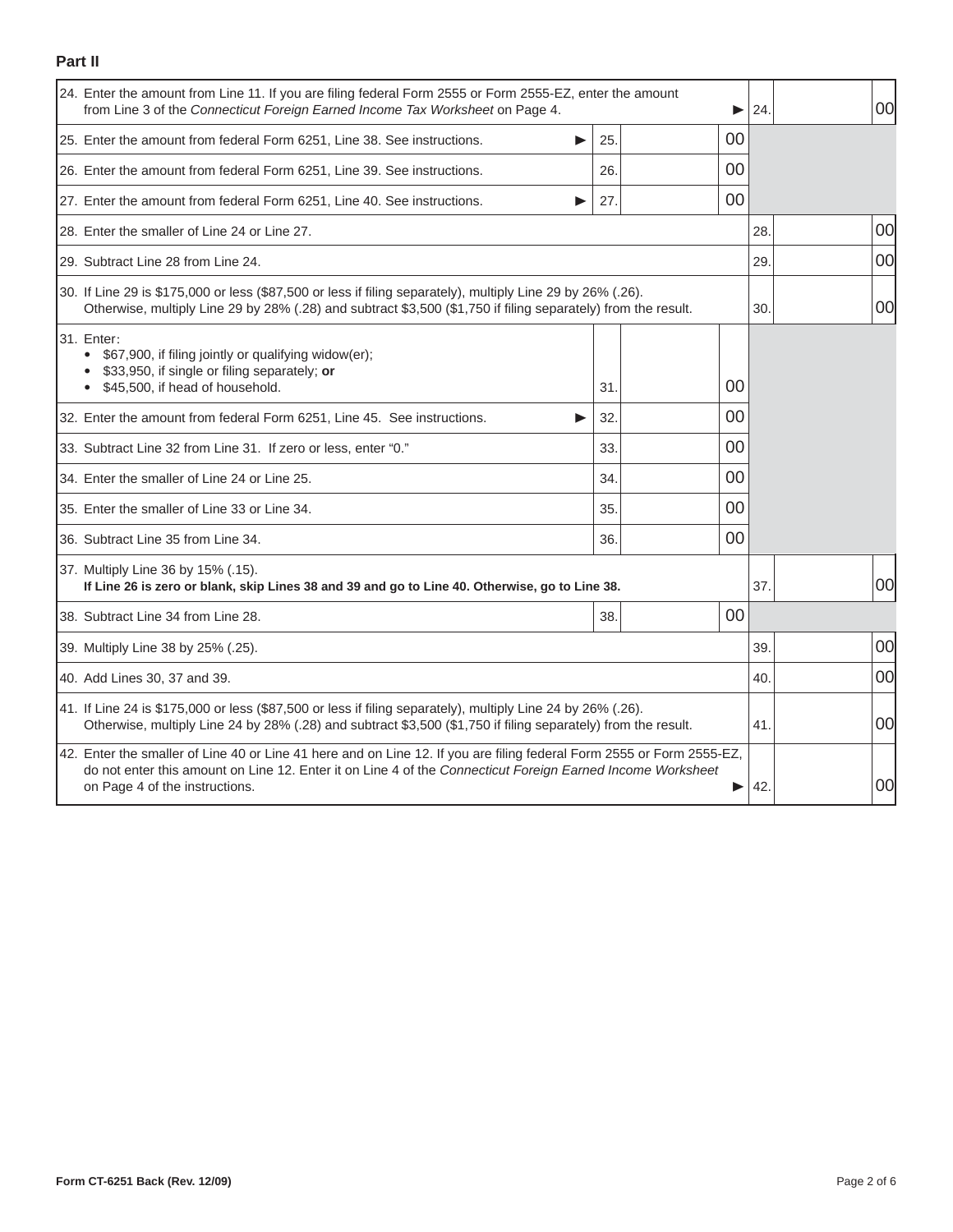## **General Instructions**

#### **Purpose**

Taxpayers who are subject to and required to pay the federal alternative minimum tax are subject to the Connecticut alternative minimum tax. Use this form to calculate your Connecticut alternative minimum tax liability and attach it directly behind your Connecticut income tax return.

Taxpayers who do not have a federal alternative minimum tax liability are not required to complete this form.

#### **Who Must File This Form**

You are required to file Form CT-6251, Connecticut Alternative *Minimum Tax Return - Individuals*, if either of the following conditions is true for the 2009 taxable year:

- You were a Connecticut resident or part-year resident and had a federal alternative minimum tax liability; **or**
- You were a Connecticut nonresident with a federal alternative minimum tax liability **and** you had Connecticut-sourced income.

If you meet one of the requirements above, you must file Form CT-6251 even if your Connecticut alternative minimum tax is zero.

#### **What Is the Connecticut Alternative Minimum Tax**

The Connecticut alternative minimum tax is a tax imposed on certain individuals, trusts, and estates in addition to their regular income tax. The tax is computed on the lesser of 19% of the adjusted federal tentative minimum tax or 5.5% of the adjusted federal alternative minimum taxable income.

#### **What Is the Adjusted Federal Tentative Minimum Tax**

The adjusted federal tentative minimum tax is your federal tentative minimum tax with certain Connecticut modifications.

#### **Part-Year Residents and Nonresidents**

Connecticut part-year residents and nonresidents must first compute the Connecticut minimum tax as if they were Connecticut residents, then apportion their Connecticut minimum tax.

#### **Credits**

Connecticut residents and part-year residents are allowed a credit for minimum taxes paid to a qualifying jurisdiction on the income taxed by both Connecticut and that jurisdiction. The credit may not exceed the amount of tax otherwise due.

You may be able to claim a credit against your Connecticut income tax for Connecticut alternative minimum tax paid in a prior year. See the instructions to **Form CT-8801**, *Credit for Prior Year Connecticut Minimum Tax for Individuals, Trusts, and Estates.*

#### **Filing Status**

Your filing status on Form CT-6251 must match the Connecticut income tax filing status as reported on the front of your Form **CT-1040**, *Connecticut Resident Income Tax Return*, or **Form CT-1040NR/PY**, *Connecticut Nonresident and Part-Year Resient Income Tax Return*. Any reference in these instructions to a spouse also refers to a party to a civil union recognized under Connecticut law.

Any reference in these instructions to filing jointly includes filing jointly for federal and Connecticut and filing jointly for Connecticut only. Likewise, filing separately includes filing separately for federal and Connecticut and filing separately for Connecticut only.

Generally, your filing status for Connecticut income tax purposes must match your federal income tax filing status for the year. However, if you are a civil union partner or a spouse in a marriage recognized under Public Act 2009-13, your filing status for Connecticut income tax purposes will not match your federal income tax filing status for the year.

For more information, see *Spouses With Different Residency Statu*s in the instructions to Form CT-1040 or Form CT-1040NR/PY.

If you and your spouse are filing a joint federal income tax return and you file separate Connecticut income tax returns, either because you qualify **and** elect to do so or because you are required to do so, the federal rules for allocating income apply. You must recalculate your federal alternative minimum tax liability as if your filing status for federal income tax purposes was **single**. If upon your recalculation you would have had a federal alternative minimum tax liability, you are subject to Connecticut alternative minimum tax and you are required to calculate Form CT-6251 as a single individual.

Where the calculation of any individual federal items are subject to limitations (for example, alternative tax net operating loss deduction); the items may have to be recalculated if Connecticut modifications apply.

# **Line Instructions**

#### **Name and Social Security Number**

Enter your name and Social Security Number (SSN) as it appears on your Connecticut income tax return in the space provided at the top of the form. If you are filing a joint return, also enter your spouse's name and SSN.

#### **Part I**

## **Line 1**

Residents, part-year residents, and nonresidents should enter the amount from federal Form 6251, Line 29. Part-year residents must also include or exclude any tax preference items and adjustments attributable to a future year which accrued up to the time of a change in residence.

If your filing status is filing separately for Connecticut only, recalculate your federal 6251 using only your share of Lines 1 through 28 from federal Form 6251 and enter the result here. This amount may differ from the amount entered on federal Form 6251, Line 29.

#### **Line 2**

To compute the additions to federal alternative minimum taxable income, use the amount entered on Form CT-1040, *Schedule 1*, Line 39, or Form CT-1040NR/PY, *Schedule 1*, Line 41, **minus**:

- Any modification for a taxable lump-sum distribution from a qualified plan not included in federal adjusted gross income, as entered on Form CT-1040, *Schedule 1*, Line 34, or Form CT-1040NR/PY, *Schedule 1*, Line 36; **and**
- Any interest or dividend income on U.S. government obligations or securities exempt from federal income tax, but taxable for Connecticut income tax purposes, to the extent included on Form CT-1040, *Schedule 1*, Line 38, or Form CT-1040NR/PY, *Schedule 1*, Line 40.

Exclude from Line 2 the amount of federally tax-exempt interest or exempt-interest dividends under Internal Revenue Code (I.R.C.) §852(b)(5) from **non-Connecticut** private activity bonds issued after August 7, 1986, and included on federal Form 6251, Line 13. Enter the net amount on Line 2.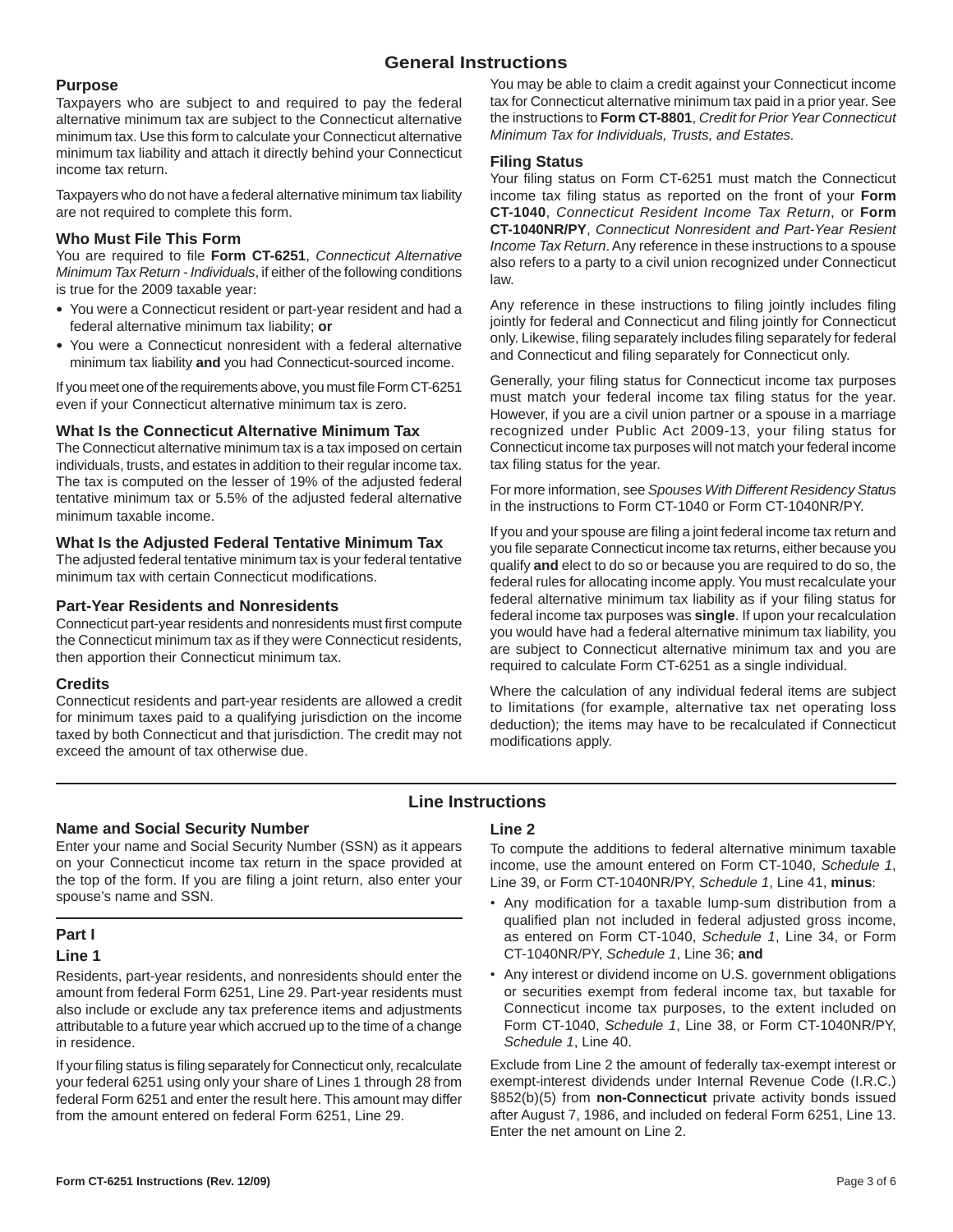#### **Line 4**

To compute the subtractions from federal alternative minimum taxable income, use the total amount entered on Form CT-1040, *Schedule 1*, Line 50, or Form CT-1040NR/PY, *Schedule 1*, Line 52, **minus**:

- Any modification for refunds of state and local income taxes entered on Form CT-1040, *Schedule 1*, Line 43, or Form CT-1040NR/PY, *Schedule 1*, Line 45;
- Any modification for Tier 1 Railroad Retirement Benefits and Supplemental Annuities, as entered on Form CT-1040, Schedule 1, Line 44, or Form CT-1040NR/PY, *Schedule 1*, Line 46;
- Any modification for the amount of any distributions you received from the Connecticut Higher Education Trust (CHET) as a designated beneficiary to the extent included in your federal adjusted gross income, and to the extent included on Form CT-1040, *Schedule 1*, Line 49, or Form CT-1040NR/PY, *Schedule 1*, Line 51;
- Any modification for the amount of interest earned on contributions established for a designated beneficiary under the Connecticut Homecare Option Program for the Elderly to the extent the interest is includable in the federal adjusted gross income of the designated beneficiary and to the extent included on Form CT-1040 Schedule 1, Line 49, or Form CT-1040NR/PY, Schedule 1, Line 51; **and**
- Any modification for the amount of income received from the U.S. government as retirement pay for a retired member of the Armed Forces of the United States or the National Guard to the extent included on Form CT-1040, *Schedule 1*, Line 45, or Form CT-1040NR/PY, *Schedule 1*, Line 47.

Include on Line 4 the amount of federally tax-exempt interest or exempt-interest dividends under I.R.C. §852(b)(5) from **Connecticut**  private activity bonds issued after August 7, 1986, and included on federal Form 6251, Line 13. Enter the net amount on Line 4.

#### **Line 5**

If your filing status is filing separately and Line 5 is more than \$216,900, you must include an additional amount on Line 5 calculated as follows. If Line 5 is \$358,800 or more, include an additional \$35,475 on Line 5. Otherwise, include 25% of the excess of the amount on Line 5 over \$216,900.

**Example:** If the amount on Line 5 is \$236,900, multiply the amount in excess of \$216,900 (\$20,000) by 25% (.25). The result is \$5,000. Add the \$5,000 to \$236,900 and enter \$241,900 on Line 5.

#### **Line 10**

If you were under age 24 at the end of 2009, follow the instructions to federal Form 6251, Line 30, to calculate the exemption amount.

#### **Line 12**

If Line 2 or Line 4 of Form CT-6251 is greater than zero and you claimed a foreign earned income exclusion, housing exclusion, or housing deduction on federal Form 2555 or federal Form 2555-EZ, you must complete the Connecticut Foreign Earned Income Tax Worksheet below.

#### **Line 18**

**Residents:** Must enter 1.0000.

**Nonresidents and Part-Year Residents:** To arrive at the apportionment factor, divide your total items of income, gain, loss, or deduction from **Connecticut sources** associated with your adjusted federal alternative minimum taxable income by your total adjusted federal alternative minimum taxable income from Form CT-6251, Line 5.

To determine the total items of income, gain, loss, or deduction from Connecticut sources, you must net out certain modifications that may have been included in the amount shown on Form CT-1040NR/PY, Line 6. Refer to the instructions for Lines 2 and 4.

You must further adjust the amount from Form CT-1040NR/PY, Line 6, for any items entered on federal Form 6251, Lines 9 through 12 and 14 through 28, connected with or derived from Connecticut sources.

#### **Part II**

If you completed Part III of federal Form 6251, complete Part II and enter the amount from Form CT-6251, Line 42, on Part I, Line 12. However, if Line 2 and Line 4 are zero, skip Part II of this form and enter the amount from federal Form 6251, Line 32, on Line 12.

#### **Lines 25, 26, 27, and 32**

When entering an amount on Lines 25, 26, 27, and 32, you must include the *Schedule 1* modification for the gain or loss on the sale of Connecticut state and local government bonds from Form CT-1040, Line 36 or Line 47, or Form CT-1040NR/PY, Line 38 or Line 49.

| <b>Connecticut Foreign Earned Income Tax Worksheet</b> |                                                                                                                                                                                                                                                                                                       |  |  |  |  |  |  |
|--------------------------------------------------------|-------------------------------------------------------------------------------------------------------------------------------------------------------------------------------------------------------------------------------------------------------------------------------------------------------|--|--|--|--|--|--|
| 1.                                                     |                                                                                                                                                                                                                                                                                                       |  |  |  |  |  |  |
|                                                        | 2. Enter the amount from your (and your spouse's if filing jointly)                                                                                                                                                                                                                                   |  |  |  |  |  |  |
| 3.                                                     |                                                                                                                                                                                                                                                                                                       |  |  |  |  |  |  |
| 4.                                                     | Tax amount on Line 3.<br>• If you completed Part III of federal Form 6251, you must complete Part II of Form CT-6251. Enter the amount from<br>Line 3 of this worksheet on Part II, Line 24, of Form CT-6251. Complete the rest of Part II of Form CT-6251 and<br>enter the amount from Line 42 here. |  |  |  |  |  |  |
|                                                        | • All others: If line 3 is \$175,000 or less (\$87,500 or less if filing separately), multiply Line 3 by 26% (.26).                                                                                                                                                                                   |  |  |  |  |  |  |
|                                                        | 5. Tax on amount on Line 2. If Line 2 is \$175,000 or less (\$87,500 or less if filing separately), multiply Line 2 by 26% (.26).                                                                                                                                                                     |  |  |  |  |  |  |
|                                                        |                                                                                                                                                                                                                                                                                                       |  |  |  |  |  |  |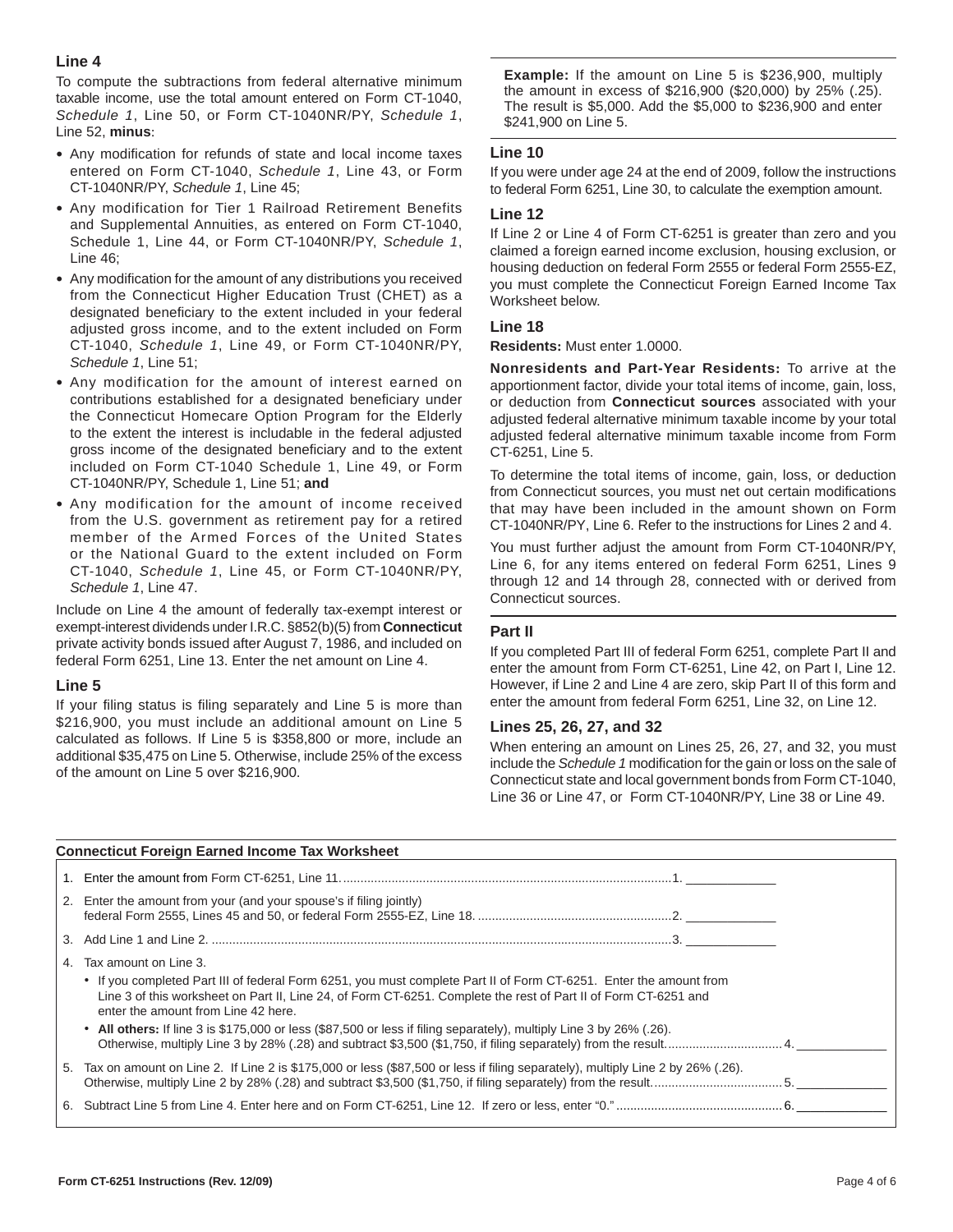## **Schedule A Credit for Alternative Minimum Tax Paid to Qualifying Jurisdictions Connecticut Residents and Part-Year Residents Only**

## **Residents**

Use *Schedule A* to claim a credit against the net Connecticut minimum tax liability for alternative minimum tax paid during the taxable year to a qualifying jurisdiction. Credit may be claimed only if the income on which taxes were paid was derived from or connected with sources within the qualifying jurisdiction.

## **Part-Year Residents**

Use *Schedule A* to claim a credit against the net Connecticut minimum tax liability for alternative minimum tax paid to a qualifying jurisdiction on items of income, gain, loss, or deduction attributable to that jurisdiction during the period of Connecticut residency.

A *qualifying jurisdiction* includes another state of the United States, a local government within another state, or the District of Columbia. A qualifying jurisdiction does not include the State of Connecticut, the United States, or a foreign country or its provinces (for example, Canada and Canadian provinces).

No credit is allowed for **any** of the following:

- Alternative minimum tax paid to a qualifying jurisdiction on income not derived from or connected with sources within the qualifying jurisdiction;
- Alternative minimum tax paid to a jurisdiction that is not a qualifying jurisdiction;
- Alternative minimum tax paid to a qualifying jurisdiction, if you claimed credit for alternative minimum tax paid to Connecticut on that qualifying jurisdiction's alternative minimum tax return or income tax return; **or**
- Payments of alternative minimum tax made to a qualifying jurisdiction on income not subject to the Connecticut alternative minimum tax.

No credit is allowed for tax paid on dividends or interest income unless derived from property employed in a business or trade carried on in that jurisdiction. However, credit is allowed for tax paid on wages earned for services performed in a qualifying jurisdiction.

The allowed credit must be separately computed for each qualifying jurisdiction. Use separate columns for each qualifying jurisdiction for which you are claiming a credit. Attach a copy of all alternative minimum tax returns filed with qualifying jurisdictions directly following Form CT-6251.

*Schedule A* provides two columns, A and B, to compute the credit for two qualifying jurisdictions. If you need more than two columns, create a worksheet identical to *Schedule A* and attach it to the back of your Form CT-6251.

If you are claiming credit for alternative minimum tax paid to a qualifying jurisdiction **and** to one of its political subdivisions, follow these rules to determine your credit.

- A. If the **same amount** of adjusted alternative minimum taxable income is taxed by both the city and the state:
	- 1. Use only **one** column of *Schedule A* to calculate your credit;
	- 2. Enter the same amount of adjusted alternative minimum taxable income taxed by both city and state in that column on Form CT-6251, *Schedule A*; **and**
	- 3. Combine the amounts of alternative minimum tax paid to the city and the state and enter the total on Line 51 of that column.
- B. If the **amounts** of adjusted alternative minimum taxable income taxed by both the city and state **are not the same**:
	- 1. Use **two** columns on Form CT-6251, *Schedule A*;
	- 2. Include only the same amount of adjusted alternative minimum taxable income taxed by both jurisdictions in the first column; and
	- 3. Include the excess amount of adjusted alternative minimum taxable income taxed by only one of the jurisdictions in the next column.

**Attach a copy of the alternative minimum tax return fi led with each qualifying jurisdiction to the back of your Form CT-6251.**